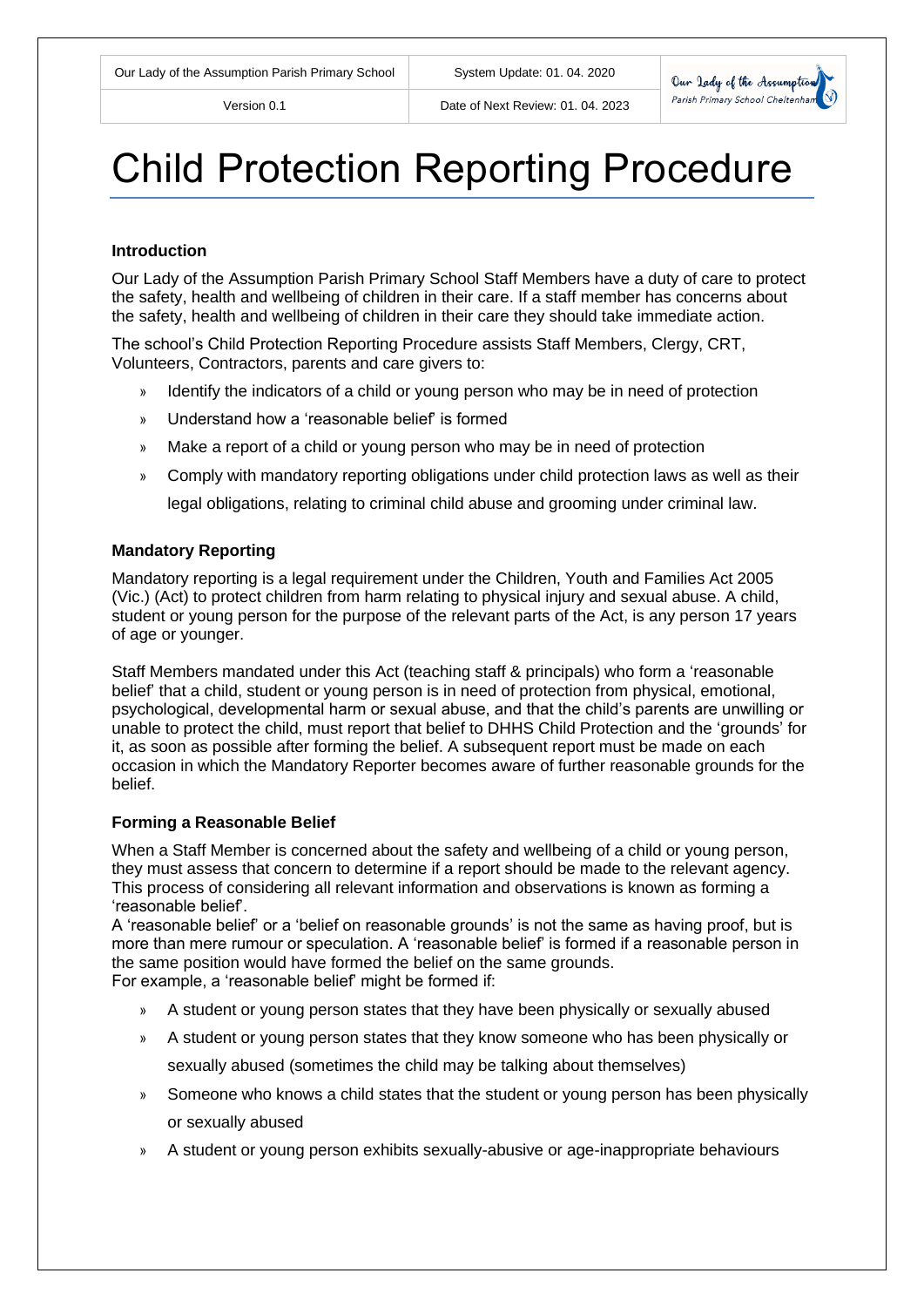- » Professional observations of the student or young person's behaviour or development leads a professional to form a belief that the student has been physically or sexually abused or is likely to be abused
- » Signs of abuse lead to a belief that the student or young person has been physically or sexually abused.

## **Types of Abuse and Indicators of Harm**

Child abuse can have a significant effect on a child's physical or emotional health, development and wellbeing. The younger a child the more vulnerable he/she is and the more serious the consequences are likely to be.

There are many indicators of child abuse and neglect. The presence of a single indicator, or even several indicators, does not prove that abuse or neglect has occurred. However, the repeated occurrence of an indicator, or the occurrence of several indicators together, should alert staff members to the possibility of child abuse and neglect. While any indicators of possible child abuse or neglect are concerning, it is important to know which indicators must be reported. It is mandatory to report concerns relating to:

- » Physical abuse
- » Sexual abuse

While not mandated, making a report to DHHS Child Protection may also be needed for:

- » Emotional abuse
- » Neglect
- » Medical neglect
- » Family violence
- » Human trafficking (including forced marriage)
- » Sexual exploitation (including pornography and prostitution)
- » Risk-taking behaviour
- » Female genital mutilation
- » Risk to an unborn child
- » A student or young person exhibiting sexually-abusive behaviours.

## **Reporting Child Protection Concerns**

Any Staff Member who 'believes on reasonable grounds' that a student or young person is in need of:

- » Protection from physical harm or sexual abuse must report their concerns to DHHS Child Protection
- » Protection from harm that is not believed to involve physical harm or sexual abuse are encouraged to report their concerns to DHHS Child Protection
- » Therapeutic treatment are encouraged to report their concerns to DHHS Child Protection or Child FIRST.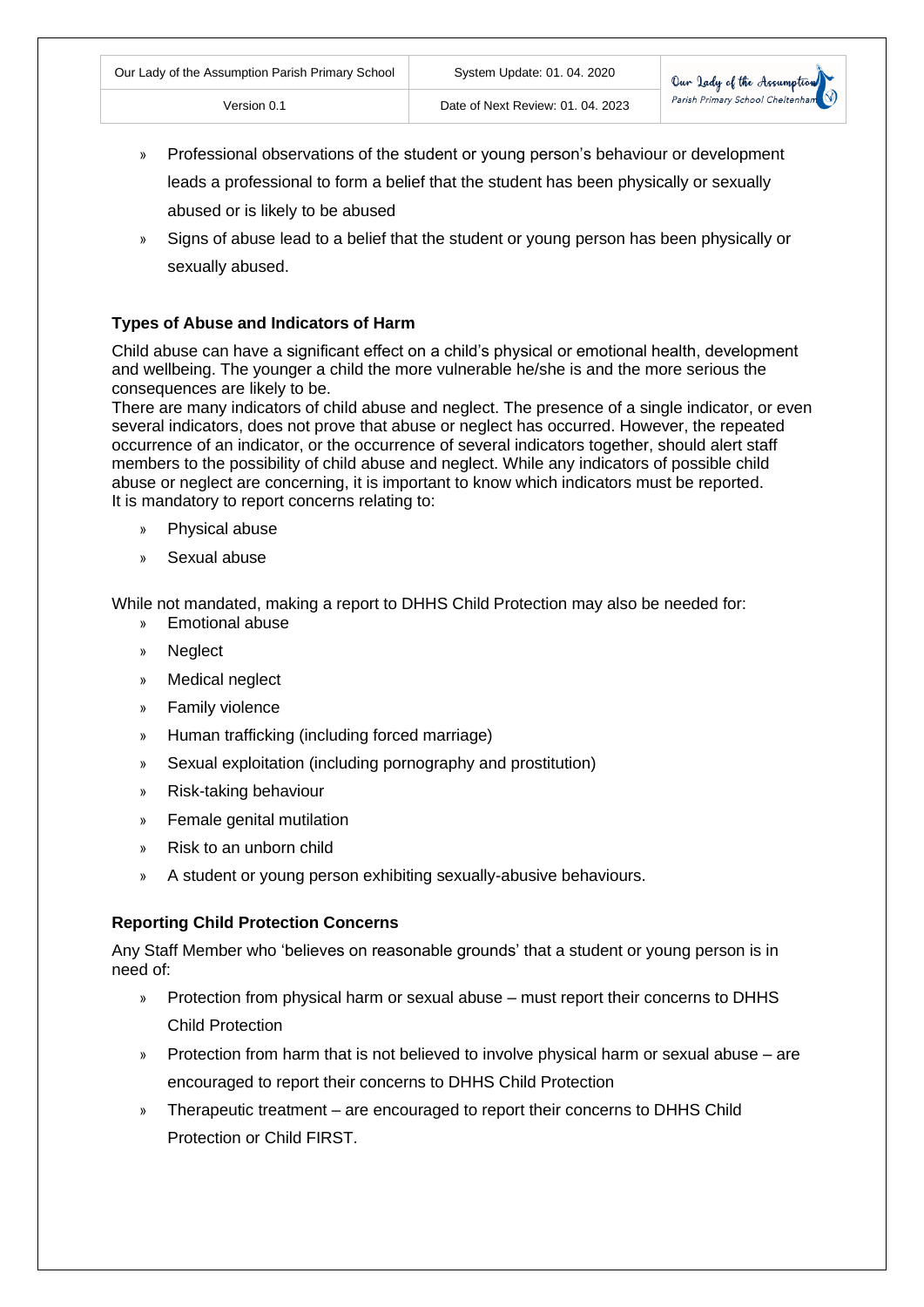

All Staff Members are encouraged to report any Child Protection concerns to the Principal, the School's Child Safety Officer or a Member of the Leadership Team prior to reporting to the DHHS or Child FIRST. This aims to support the Staff Members making the report.

NOTE# Child Protection is the Victorian Government Agency, provided by the DHHS, that protects children at risk of significant harm. Child Protection has statutory powers and can use these to protect children.

Child FIRST is the Family Information Referral Support Team run by a registered community service in a local area that can receive confidential referrals about a child of concern. It does not have any statutory powers to protect a child, but can refer matters to family services.

Mandatory reporters must report their concern to DHHS Child Protection if there is a reasonable belief that a child or young person is in need of protection from physical injury or sexual abuse. Refer to: [A step-by-step guide to making a report to Child Protection or Child FIRST \(PDF -](http://www.education.vic.gov.au/Documents/school/principals/spag/safety/makingareportchild.pdf) [270Kb\).](http://www.education.vic.gov.au/Documents/school/principals/spag/safety/makingareportchild.pdf) It is essential to document the concerns and observations which contributed to the

suspicion that a child is in need of protection. This information may be gathered over a period of time and should be treated confidentially and held securely.

It is recommended – not, however, a requirement – that concerns and observations regarding suspected physical injury or sexual abuse of a child are discussed with the principal or a senior school staff member and to ensure support is provided to all involved in matters of this nature. The confidentiality of these discussions must be maintained.

If more than one mandated reporter has formed a belief about the same student or young person on the same occasion, it is sufficient for one professional to make a report. The other is obliged to ensure the report has been made and that all grounds for their own belief were included in the report made by the other staff member Section 182 (4) [of the Victorian Children, Youth &](http://www.austlii.edu.au/au/legis/vic/consol_act/cyafa2005252/s182.html)  [Families Act 2005](http://www.austlii.edu.au/au/legis/vic/consol_act/cyafa2005252/s182.html)

If one mandated reporter directs another mandated reporter not to make a report, and the one professional continues to hold the belief that a student or young person is in need of protection, then that professional is legally obliged to make a report to Child Protection.

The mandatory reporter may continue to suspect that a student or young person is at risk and in need of protection. Any further observations should continue to be recorded and a report made on each separate occasion where a belief has been formed, on reasonable grounds, that a student or young person is likely to be at risk and in need of protection. If there is any suspicion that this relates to a sexual offence involving an adult and a child under 16 then it must be reported to the police. Refer to [Department of Justice and Regulations –](http://www.gvcasa.com.au/documents/failure+to+disclose.pdf) Failure to disclose [offence](http://www.gvcasa.com.au/documents/failure+to+disclose.pdf) and the [Betrayal of Trust: Fact Sheet 2014.](http://www.gvcasa.com.au/documents/failure+to+disclose.pdf)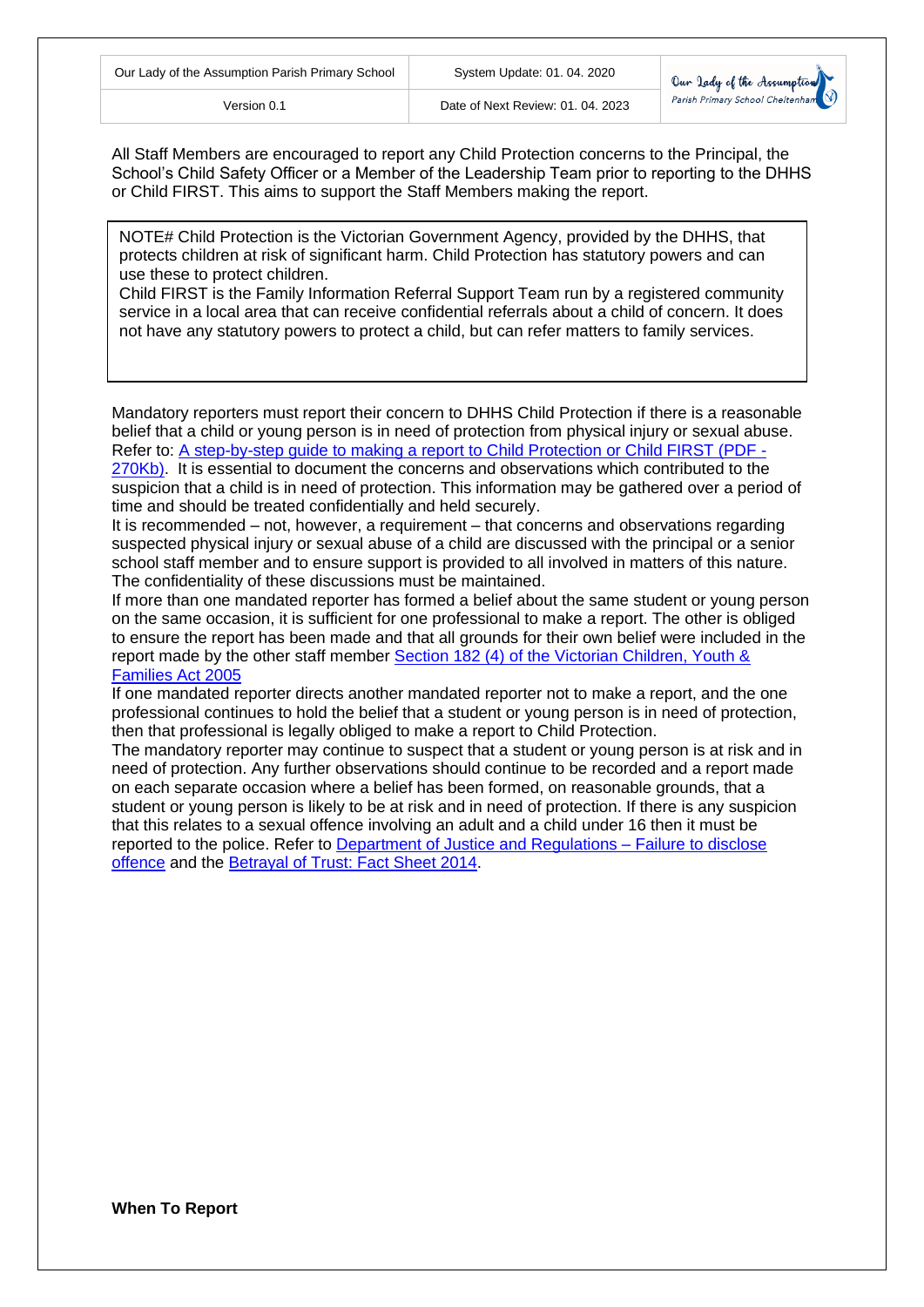| Our Lady of the Assumption Parish Primary School | System Update: 01.04.2020         | Our Lady of the Assumption       |
|--------------------------------------------------|-----------------------------------|----------------------------------|
| Version 0.1                                      | Date of Next Review: 01, 04, 2023 | Parish Primary School Cheltenham |

The following table sets out when to report a concern that a child or a young person has been abused, or is in need of protection.

| <b>Type of Reporting</b>                                                                                                                                                                                                                        | <b>By Whom</b>                                                                                                                                                                        | <b>To Whom</b>                        |
|-------------------------------------------------------------------------------------------------------------------------------------------------------------------------------------------------------------------------------------------------|---------------------------------------------------------------------------------------------------------------------------------------------------------------------------------------|---------------------------------------|
| <b>Mandatory Reporting - DHHS</b>                                                                                                                                                                                                               | <b>Mandatory Reporters</b>                                                                                                                                                            | Contact:                              |
| <b>Child Protection</b><br>Mandatory reporters must make a<br>report as soon as practicable if, in<br>the course of practicing their<br>profession or carrying out their                                                                        | Teachers registered to teach or<br>»<br>who have permission to teach<br>pursuant to the Education and<br>Training Reform Act 2006<br>(Vic.)                                           | <b>DHHS Child</b><br>у)<br>Protection |
| duties, they form a belief on<br>reasonable grounds that a child or<br>young person is in need of<br>protection, as a result of physical<br>injury or sexual abuse, and the<br>child's parents are unable or<br>unwilling to protect the child. | Principals of government and<br>$\mathcal{Y}$<br>non-government schools<br>Registered medical<br>»<br>practitioners<br><b>Nurses</b><br>»<br>All members of the police<br>»<br>force. |                                       |

# **A Child In Need Of Protection**

|            | <b>To Whom</b>                     |
|------------|------------------------------------|
| Any Person | Contact:                           |
|            | <b>DHHS Child</b><br>$\mathcal{Y}$ |
|            | Protection                         |
|            | Victoria Police<br>$\mathcal{Y}$   |
|            | 000 if a Crime                     |
|            | has been                           |
|            | committed.                         |
|            |                                    |
|            |                                    |
|            |                                    |
|            |                                    |
|            |                                    |
|            |                                    |
|            |                                    |
|            |                                    |
|            |                                    |
|            |                                    |
|            | <b>By Whom</b>                     |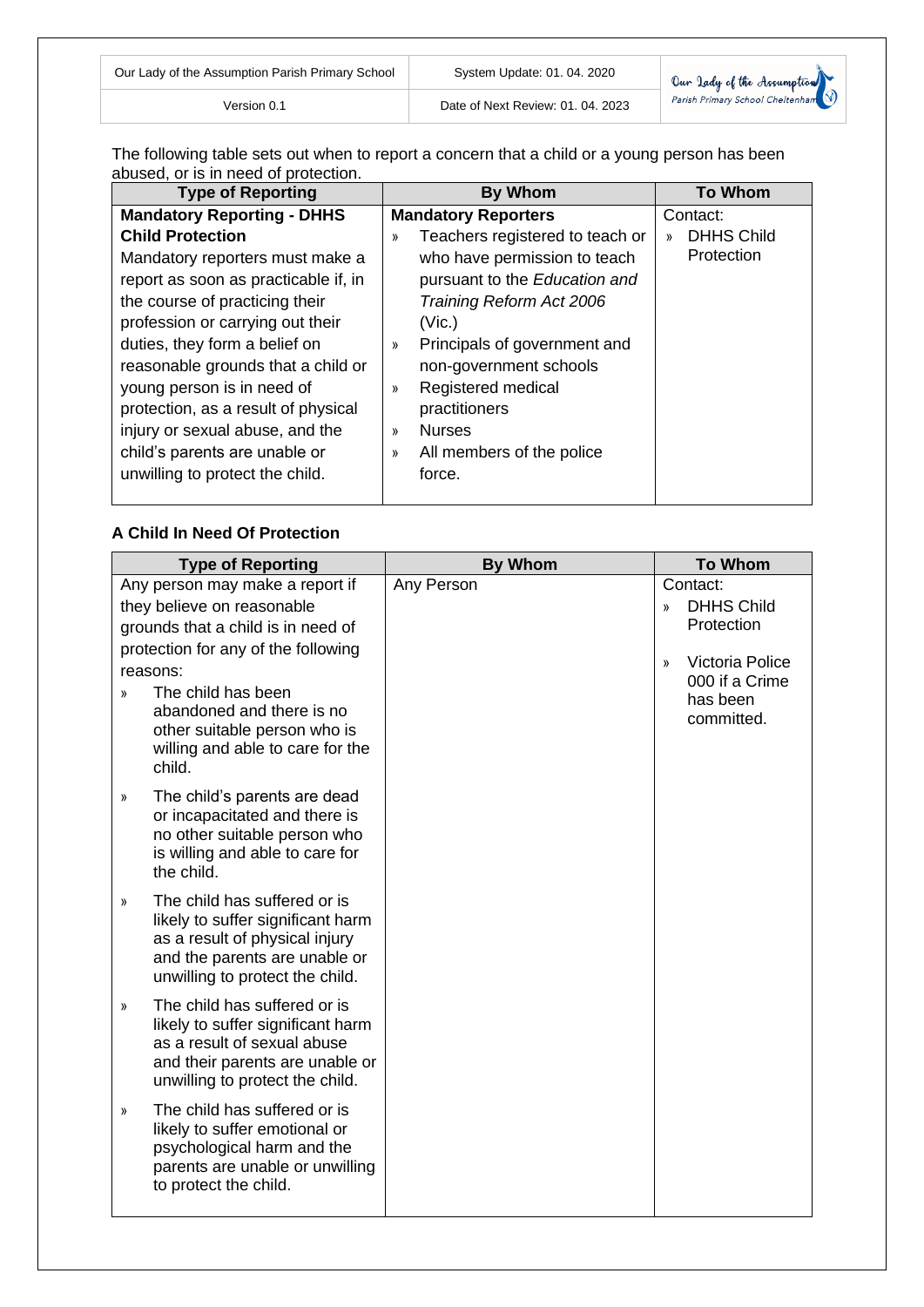| Our Lady of the Assumption Parish Primary School | System Update: 01. 04. 2020       | Our lady of the Assumption       |
|--------------------------------------------------|-----------------------------------|----------------------------------|
| Version 0.1                                      | Date of Next Review: 01, 04, 2023 | Parish Primary School Cheltenham |

| <b>Type of Reporting</b>            | <b>By Whom</b> | <b>To Whom</b> |
|-------------------------------------|----------------|----------------|
| The child's physical development    |                |                |
| or health has been, or is likely to |                |                |
| be significantly harmed and the     |                |                |
| parents are unable or unwilling to  |                |                |
| provide basic care, or effective    |                |                |
| medical or other remedial care.     |                |                |
|                                     |                |                |
|                                     |                |                |
|                                     |                |                |
|                                     |                |                |
|                                     |                |                |
|                                     |                |                |
|                                     |                |                |
|                                     |                |                |

# **Child In Need Of Therapeutic Treatment**

| <b>Type of Reporting</b>                                                                                                                                                                                                                                          | <b>By Whom</b> | <b>To Whom</b>                                               |
|-------------------------------------------------------------------------------------------------------------------------------------------------------------------------------------------------------------------------------------------------------------------|----------------|--------------------------------------------------------------|
| Any person may make a report if<br>they believe on reasonable<br>grounds that a child who is 10<br>years of age or over, but under 15<br>years of age, is in need of<br>therapeutic treatment because he<br>or she has exhibited sexually-<br>abusive behaviours. | Any Person     | Contact:<br><b>DHHS Child</b><br>$\mathcal{V}$<br>Protection |

# **Significant Concerns About Wellbeing Of A Child**

| <b>Type of Reporting</b>                                                                          | By Whom    | <b>To Whom</b>                              |
|---------------------------------------------------------------------------------------------------|------------|---------------------------------------------|
| Any person may make a report if<br>they have significant concerns for<br>the wellbeing of a child | Any Person | Contact:<br><b>DHHS Child</b><br>Protection |

# **Reasonable Belief That A Sexual Offence Has Been Committed By An Adult Against A Child Under 16.**

| <b>Type of Reporting</b>                                                                                   | <b>By Whom</b> | <b>To Whom</b>        |
|------------------------------------------------------------------------------------------------------------|----------------|-----------------------|
| Any adult who forms a reasonable                                                                           | Any Person     | Contact:              |
| belief that a sexual offence has                                                                           |                | Victoria Police<br>у) |
| been committed in Victoria by an                                                                           |                | 000                   |
| adult against a child under 16 must                                                                        |                |                       |
| report that information to police.                                                                         |                |                       |
| It is a criminal offence not to make<br>a report, except in the following<br>circumstances:                |                |                       |
| The victim is 16 years of age or<br>»<br>older and does not have an<br>intellectual disability that limits |                |                       |
| his/her capacity to make an<br>informed decision; and he/she                                               |                |                       |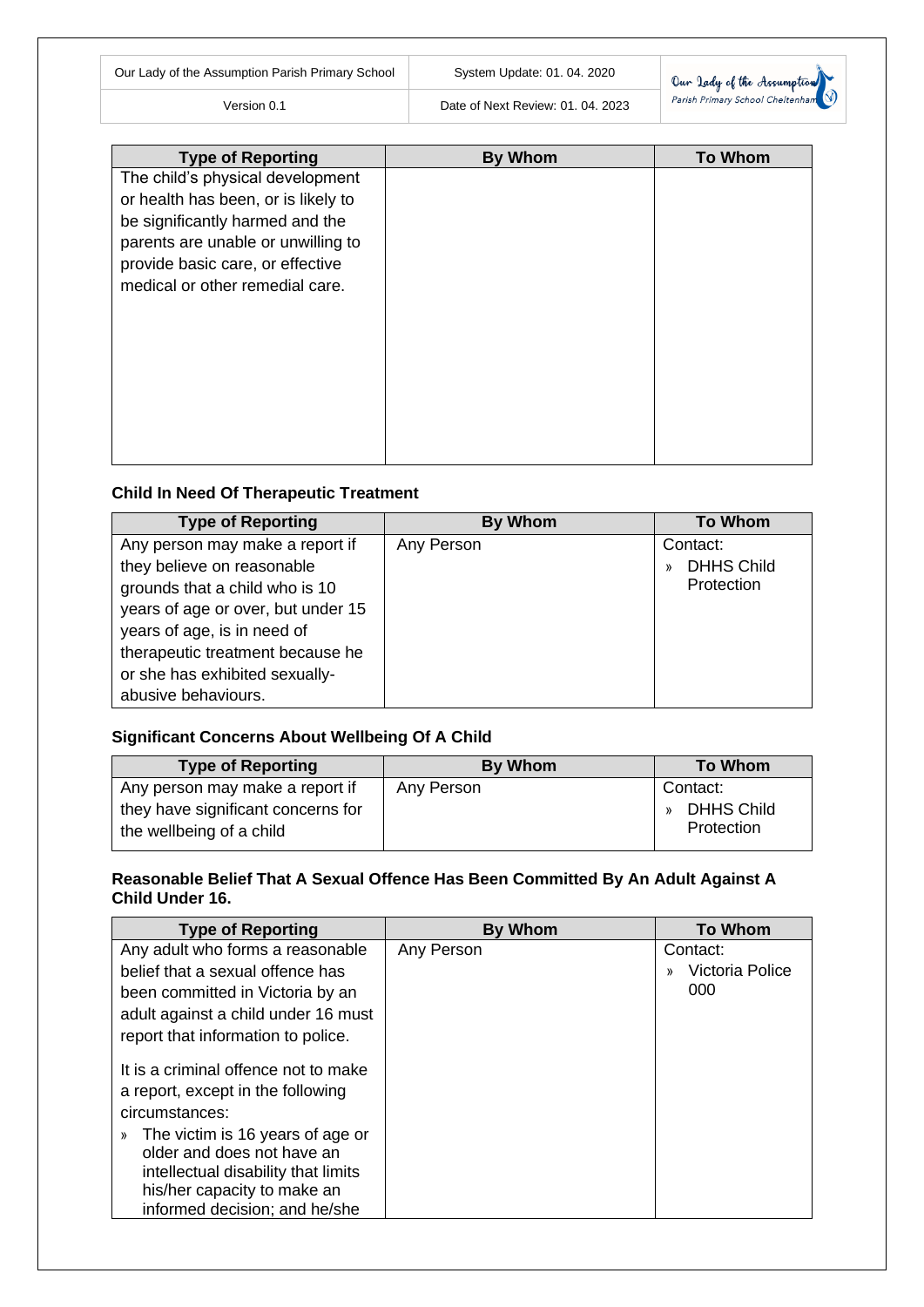

|    | <b>Type of Reporting</b>                                                                                                                                                       | <b>By Whom</b> | <b>To Whom</b> |
|----|--------------------------------------------------------------------------------------------------------------------------------------------------------------------------------|----------------|----------------|
|    | does not want the information<br>reported to the police                                                                                                                        |                |                |
| >> | The victim has disclosed the<br>information in confidence in the<br>course of a therapeutic<br>relationship with you as a<br>registered medical practitioner<br>or counsellor. |                |                |
| »  | The victim turned 16 years of<br>age before 27 October 2014.                                                                                                                   |                |                |

Version 0.1 Date of Next Review: 01. 04. 2023

## **Reasonable Excuses For Failing To Comply With The Requirement Include:**

- » A reasonable belief that the information has already been reported to police or DHHS Child Protection disclosing all of the information.
- » A reasonable fear that the disclosure will place someone (other than the alleged perpetrator) at risk of harm.

## **Reporting Suspected Sexual Offences To Victoria Police:**

Three new criminal offences have been introduced under the *Crimes Act 1958* (Vic.):

- » **[Failure to disclose offence,](http://www.justice.vic.gov.au/home/safer+communities/protecting+children+and+families/failure+to+disclose+offence)** which requires adults to report to police a reasonable belief that a sexual offence has been committed against a child.
- » **[Failure to protect offence,](http://www.justice.vic.gov.au/home/safer+communities/protecting+children+and+families/failure+to+protect+offence)** which applies to people within organisations who knew of a risk of child sexual abuse by someone in the organisation and had the authority to reduce or remove the risk, but failed to do so.
- » **[Grooming offence,](http://www.justice.vic.gov.au/home/safer+communities/protecting+children+and+families/grooming+offence)** which targets communication with a child or their parents with the intent of committing child sexual abuse.

## **Failure to Disclose**

Any staff member who forms a reasonable belief that a sexual offence has been committed in Victoria by an adult against a child under 16 must disclose that information to police. Failure to disclose the information to police is a criminal offence under section 327 of the Crimes Act 1958 (Victoria) and applies to all adults in Victoria, not just professionals who work with children. The obligation is to disclose that information to the police as soon as it is practicable to do so, except in limited circumstances such as where the information has already been reported to DHHS Child Protection.

For more information see: [Department of Justice and Regulation -](http://www.justice.vic.gov.au/home/safer+communities/protecting+children+and+families/failure+to+disclose+offence) Failure to disclose fact sheet. **Failure to Protect**

Any staff member in a position of authority who becomes aware that an adult associated with their school (such as an employee, contractor, volunteer, sport coach or visitor) poses a risk of sexual abuse to a child under 16 who is in the care or supervision of the school must take all reasonable steps to reduce or remove that risk. Failure to take reasonable steps to protect a child in the school from the risk of sexual abuse from an adult associated with the school is a criminal offence contained in section 49C (2) of the Crimes Act 1958 (Vic.). In a school context this will include the principal and the business manager and may also extend to School Counsellors, heads of departments and heads of school.

For more information see: [Department of Justice and Regulation –](http://www.justice.vic.gov.au/home/safer+communities/protecting+children+and+families/failure+to+protect+offence) Failure to protect fact sheet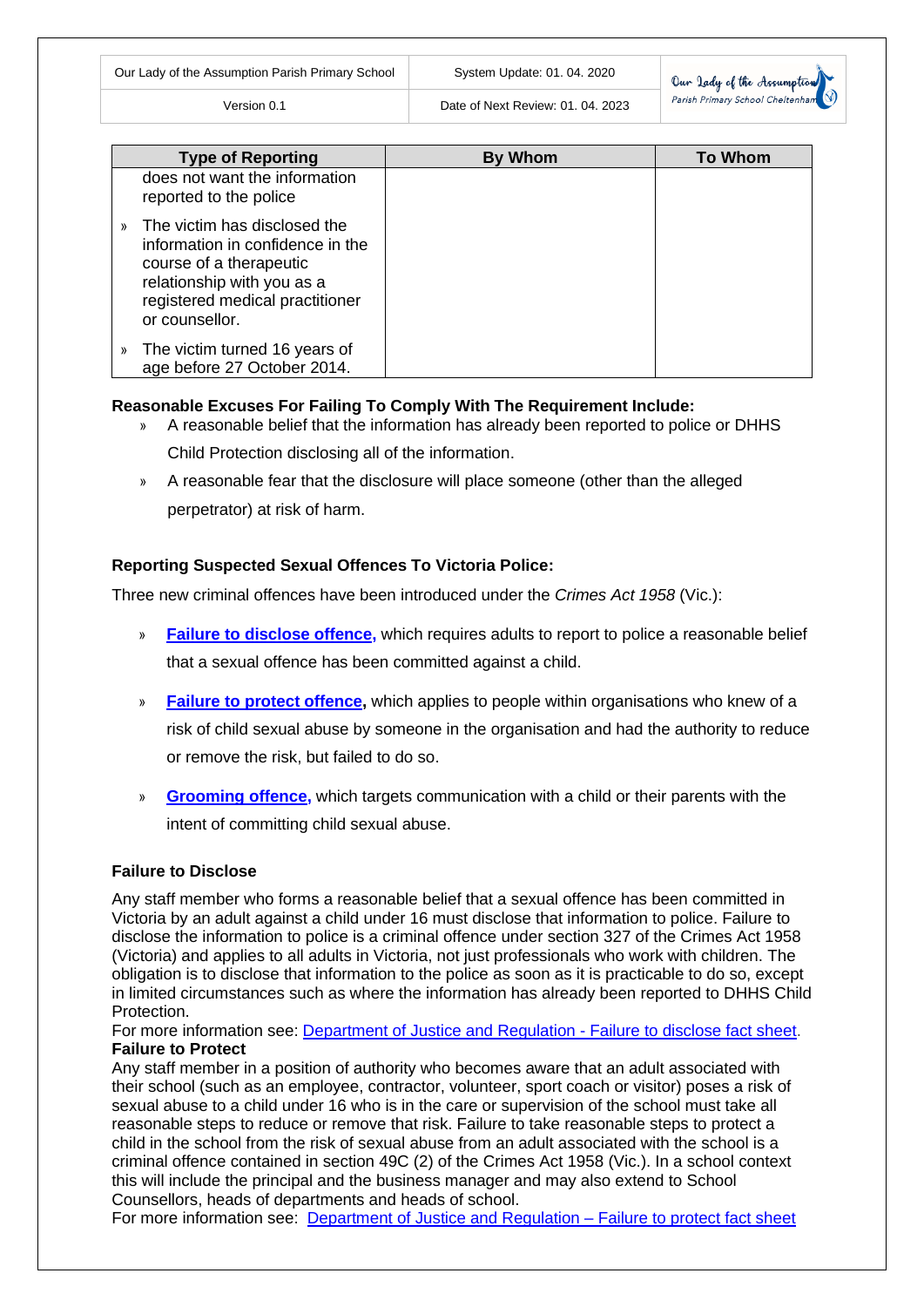| Our Lady of the Assumption Parish Primary Schoo |  |  |  |
|-------------------------------------------------|--|--|--|
|-------------------------------------------------|--|--|--|

#### **Grooming Offences**

The offence of grooming prohibits predatory conduct designed to prepare or 'groom' a child for future sexual activity and is contained in section 49B (2) of the Crimes Act 1958 (Vic.). The offence applies to communication with children under 16 years. Grooming can be conducted in person or online, for example via interaction through social media, web forums and emails. The offence can be committed by any person aged 18 years or over. It does not apply to communication between people who are both under 18 years of age. For more information see: [Department of Justice and Regulation –](http://www.justice.vic.gov.au/home/safer+communities/protecting+children+and+families/grooming+offence) Grooming offence fact sheet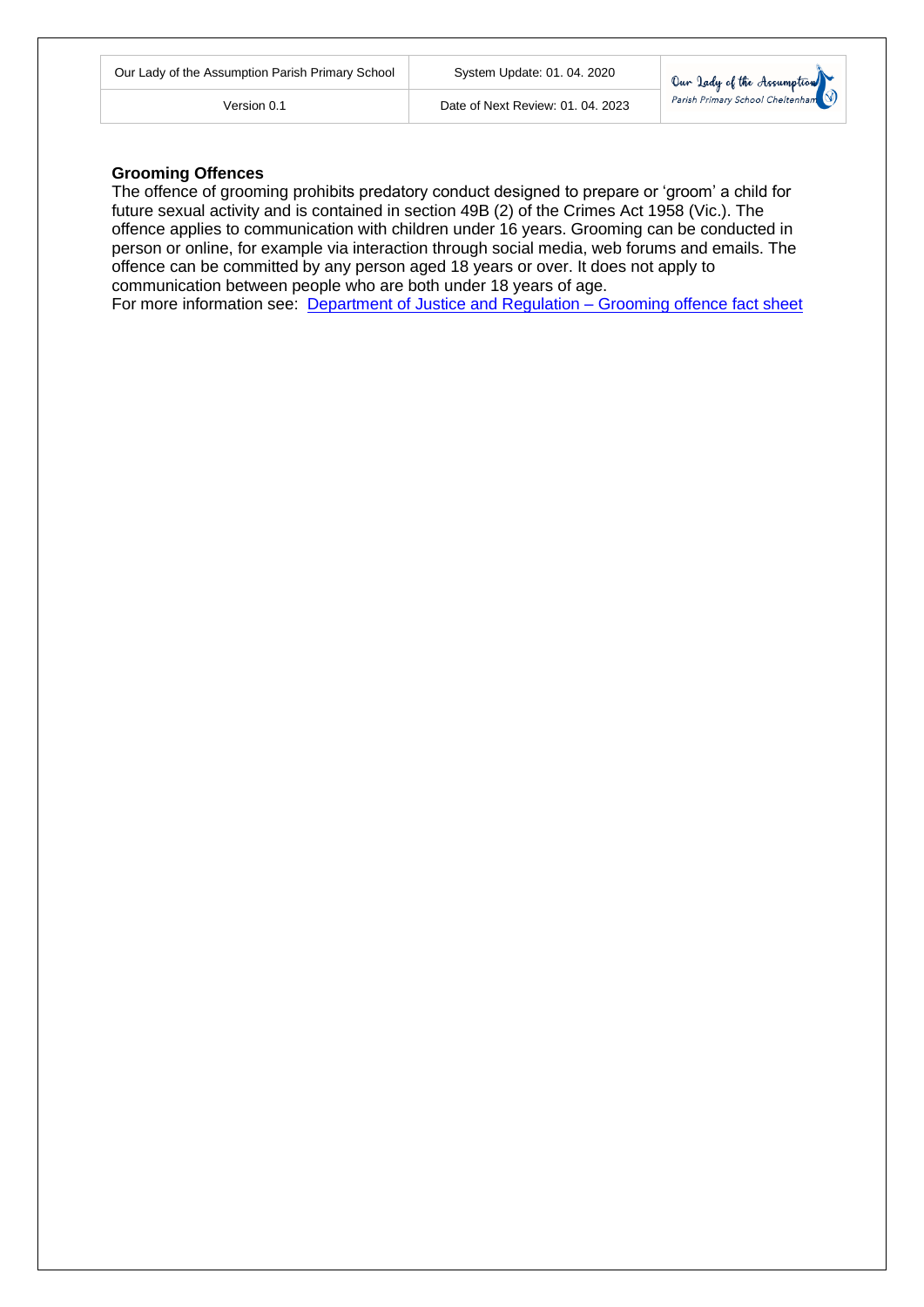| XXXXXXXXXXX Primary School | System Update: XX. XX. 201X       |
|----------------------------|-----------------------------------|
| Version 0.1                | Date of Next Review: XX, XX, 202X |



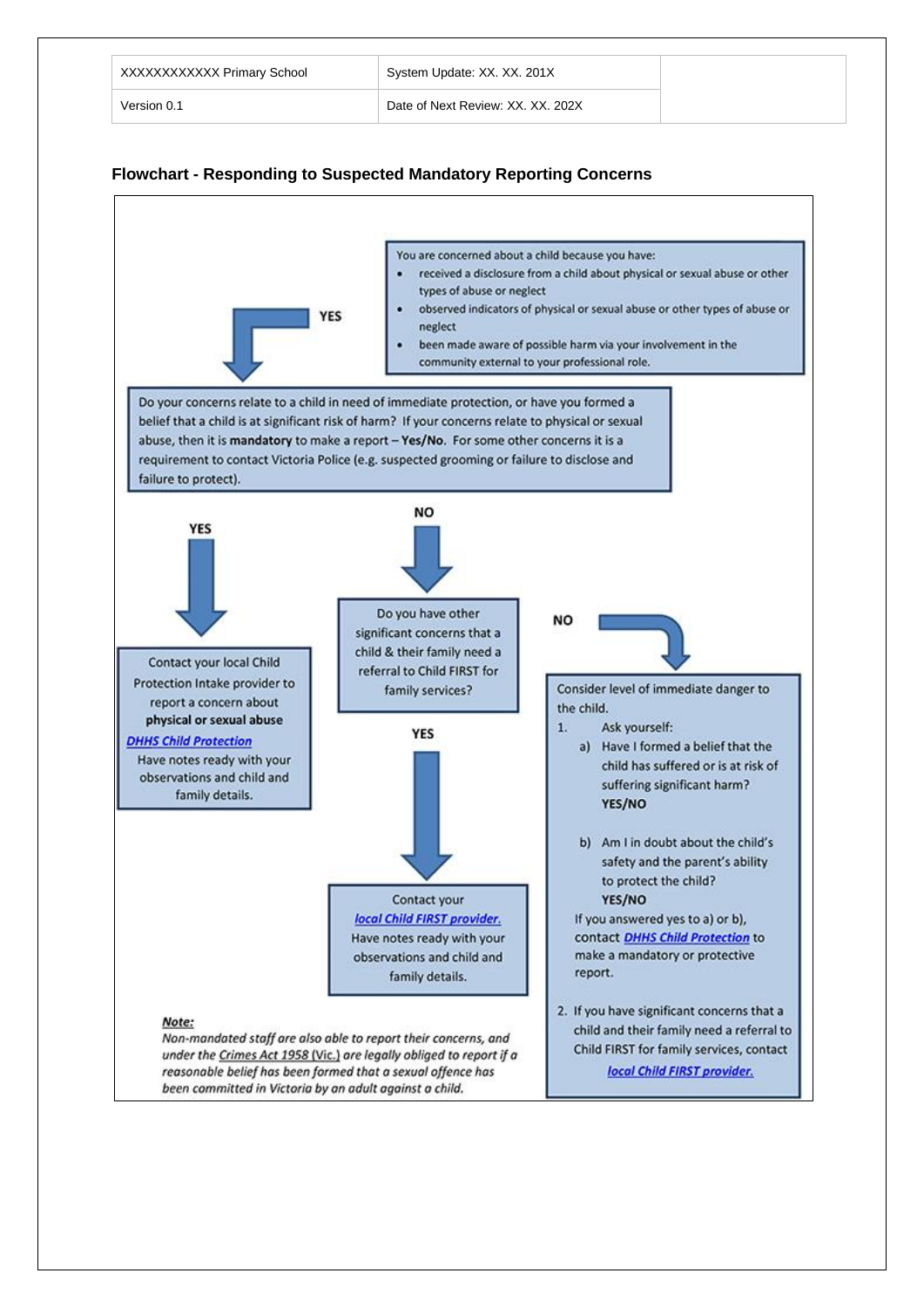$\bigcirc$ 

# **Making A Report**

This table describes how to make a mandatory report, to report child abuse or child protection concerns.

| <b>Step</b>    | <b>Description</b>                                                                                                                                                                   |  |
|----------------|--------------------------------------------------------------------------------------------------------------------------------------------------------------------------------------|--|
| $\mathbf{1}$   | In case of emergency or if a child is in immediate danger contact Triple Zero (000)                                                                                                  |  |
|                | or the local police station.                                                                                                                                                         |  |
|                | Alternatively, to report concerns about the immediate safety of a child within their family                                                                                          |  |
|                | unit to DHHS Child Protection, call the Child Protection Crisis Line on 13 12 78 (24                                                                                                 |  |
|                | hours 7 days, toll free)                                                                                                                                                             |  |
| 2              | Keep comprehensive notes that are dated and include the following information:                                                                                                       |  |
|                | Information that has led to concerns about the child's safety (e.g. physical injuries,<br>$\mathcal{V}$                                                                              |  |
|                | student behaviour)                                                                                                                                                                   |  |
|                | The source of this information (e.g. observation of behaviour, report from child or<br>»                                                                                             |  |
|                | another person)                                                                                                                                                                      |  |
|                | The actions taken as a result of the concerns (e.g. consultation with principal,<br>»<br>report to DHHS Child Protection etc.).                                                      |  |
| 3              | Discuss any concerns about the safety and wellbeing of students with the                                                                                                             |  |
|                | principal or a member of the school leadership team or Child Safety Officer. The                                                                                                     |  |
|                | individual staff member should then make their own assessment about whether they                                                                                                     |  |
|                | should make a report about the child or young person and to whom the report should                                                                                                   |  |
|                | be made.                                                                                                                                                                             |  |
| 4              | Gather the relevant information necessary to make the report.                                                                                                                        |  |
|                | This should include the following information:                                                                                                                                       |  |
|                | Full name, date of birth, and residential address of the child or young person<br>$\mathcal{V}$                                                                                      |  |
|                | The details of the concerns and the reasons for those concerns<br>$\mathcal{Y}$                                                                                                      |  |
|                | The individual staff member's involvement with the child and young person details<br>»                                                                                               |  |
|                | of any other agencies who may be involved with the child or young person, if                                                                                                         |  |
|                | known.                                                                                                                                                                               |  |
| 5              | Make a report to the relevant Agency                                                                                                                                                 |  |
|                | To report concerns that are life threatening phone 000 or the local police station. To<br>find the nearest Victoria Police Sexual Offences and Child Abuse Investigation Team        |  |
|                | contact your local police station or Click Here.                                                                                                                                     |  |
|                |                                                                                                                                                                                      |  |
|                | To report concerns about the immediate safety of a child within their family unit to                                                                                                 |  |
|                | DHHS Child Protection, call the Child Protection Crisis Line on 13 12 78 (24 hrs 7 days,                                                                                             |  |
|                | toll free)                                                                                                                                                                           |  |
|                | To report concerns to DHHS Child Protection, contact your local child protection office.                                                                                             |  |
| 6              | Make a written record of the report which includes the following information:                                                                                                        |  |
|                | The date and time of the report and a summary of what was reported<br>$\mathcal{Y}$                                                                                                  |  |
|                | The name and position of the person who made the report and the person who<br>»                                                                                                      |  |
|                | received the report.                                                                                                                                                                 |  |
| $\overline{7}$ | Notify relevant school staff and/or Department staff of a report to DHHS Child                                                                                                       |  |
|                | <b>Protection or Child FIRST.</b>                                                                                                                                                    |  |
|                | Allegations must be reported to the:                                                                                                                                                 |  |
|                | The Principal or member of the School Leadership Team<br>»<br>Department's Security Services Unit on (03) 9589 6266 (Govt Department                                                 |  |
|                | »<br>Schools)                                                                                                                                                                        |  |
|                | <b>Catholic Education Office (Catholic Schools)</b><br>»                                                                                                                             |  |
|                | <b>Relevant Regional Office</b><br>»                                                                                                                                                 |  |
|                | Student Critical Incident Advisory Unit on (03) 9637 2934 or (03) 9637 2487.<br>»                                                                                                    |  |
|                |                                                                                                                                                                                      |  |
|                |                                                                                                                                                                                      |  |
|                | In the case of Koorie students, the principal must notify the Regional Office to ensure<br>that the regional Koorie support officer can arrange appropriate support for the student. |  |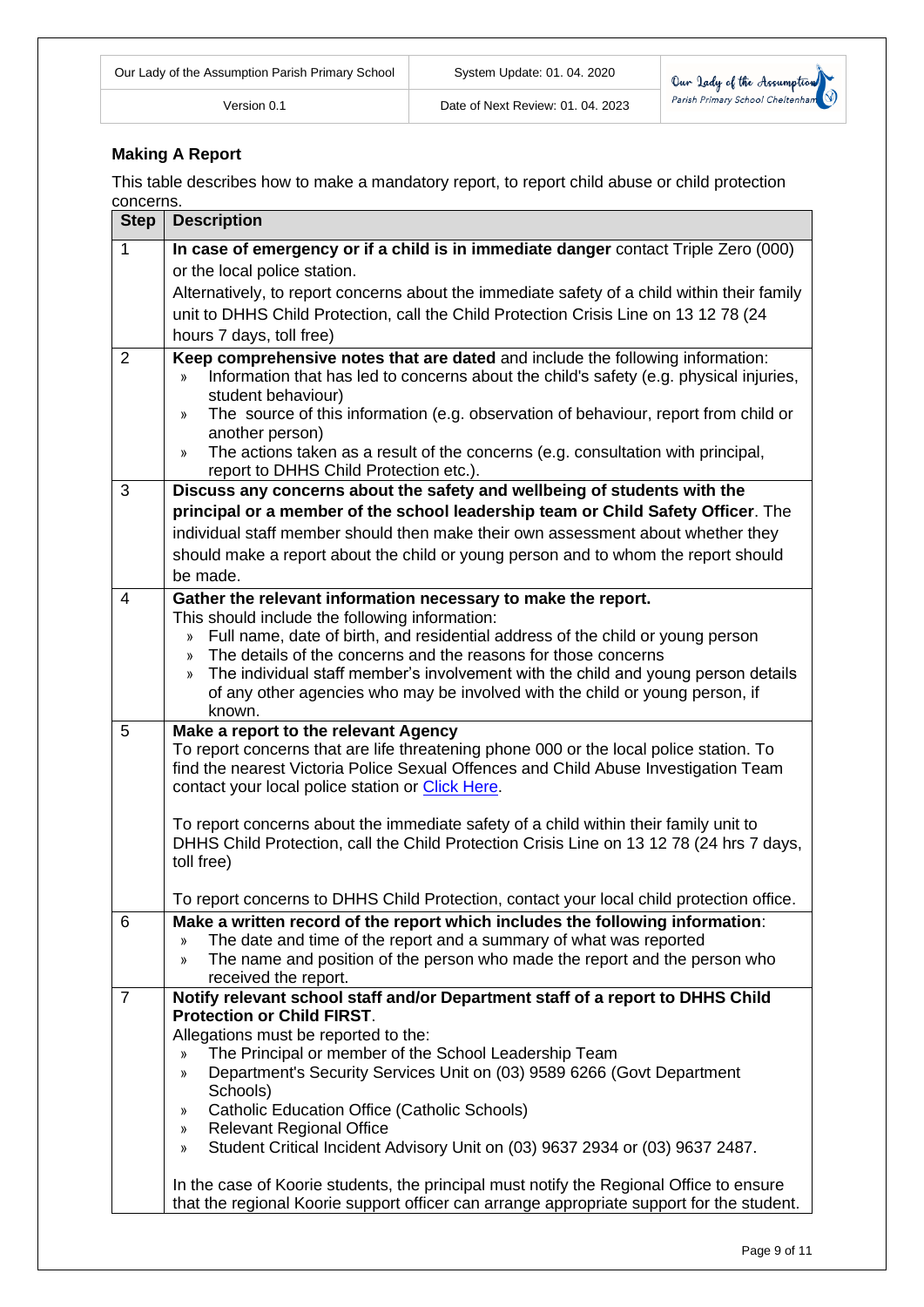

# **Potential Consequences Of Making A Report**

This table describes the potential consequences of making a report.

| <b>Potential Consequence</b>                                | Description                                                                                                                                                                                                                                                                                                                                                                                                                                                                                                                                                                                                                                                                                                                                                                                                                                                                                                                                                                                                                                                                                                                                                                        |  |  |
|-------------------------------------------------------------|------------------------------------------------------------------------------------------------------------------------------------------------------------------------------------------------------------------------------------------------------------------------------------------------------------------------------------------------------------------------------------------------------------------------------------------------------------------------------------------------------------------------------------------------------------------------------------------------------------------------------------------------------------------------------------------------------------------------------------------------------------------------------------------------------------------------------------------------------------------------------------------------------------------------------------------------------------------------------------------------------------------------------------------------------------------------------------------------------------------------------------------------------------------------------------|--|--|
| <b>Confidentiality</b><br>Professional<br><b>Protection</b> | The identity of a reporter must remain confidential unless:<br>The reporter chooses to inform the child, young person or<br>))<br>parent of the report.<br>The reporter consents in writing to their identity being<br>»<br>disclosed.<br>A Court or Tribunal decides that it necessary for the identity of<br>$\mathcal{V}$<br>the reporter to be disclosed to ensure the safety and wellbeing<br>of the child.<br>A Court or Tribunal decides that, in the interests of justice, the<br>$\mathcal{V}$<br>reporter is required to provide evidence.<br>If a report is made in good faith:<br>It does not constitute unprofessional conduct or a breach of<br>))                                                                                                                                                                                                                                                                                                                                                                                                                                                                                                                   |  |  |
|                                                             | professional ethics on the part of the reporter.<br>The reporter cannot be held legally liable in respect of the<br>»<br>report.                                                                                                                                                                                                                                                                                                                                                                                                                                                                                                                                                                                                                                                                                                                                                                                                                                                                                                                                                                                                                                                   |  |  |
| <b>Interviews</b>                                           | DHHS Child Protection and/or Victoria Police may conduct<br>interviews of children and young people at the school without the<br>parent's knowledge or consent.<br>Interviewing children and young people at school should only<br>$\rangle\!\rangle$<br>occur in exceptional circumstances and if it is in the best<br>interests of the child to proceed in this manner.<br>DHHS Child Protection and/or Victoria Police will notify the<br>»<br>principal or a member of the leadership team of their intention<br>to interview the child or young person on the school premises.<br>When officers from DHHS Child Protection or Victoria Police<br>»<br>come to the school premises, the principal or a member of the<br>leadership team should request to see identification before<br>permitting them to have access to the child or young person.<br>When a child or young person is being interviewed by DHHS<br>»<br>Child Protection and/or Victoria Police, school staff must<br>arrange to have a supportive adult present with the child or<br>young person.<br>For more information on these requests and school responsibilities,<br>see: Police and DHHS Interviews |  |  |
| <b>Support For The Child</b><br><b>Or Young Person</b>      | The roles and responsibilities of staff members in supporting<br>students & young people who are involved with DHHS Child                                                                                                                                                                                                                                                                                                                                                                                                                                                                                                                                                                                                                                                                                                                                                                                                                                                                                                                                                                                                                                                          |  |  |
|                                                             | Protection may include the following:<br>Acting as a support person for the child or young person<br>»<br>Attending DHHS Child Protection case planning meetings<br>»<br>Observing and monitoring the child's behaviour<br>»<br>Liaising with professionals.<br>$\mathcal{V}$                                                                                                                                                                                                                                                                                                                                                                                                                                                                                                                                                                                                                                                                                                                                                                                                                                                                                                      |  |  |
| <b>Requests for</b>                                         | DHHS Child Protection and/or Child FIRST and/or Victoria Police                                                                                                                                                                                                                                                                                                                                                                                                                                                                                                                                                                                                                                                                                                                                                                                                                                                                                                                                                                                                                                                                                                                    |  |  |
| <b>Information</b>                                          | may request information about the student or young person or                                                                                                                                                                                                                                                                                                                                                                                                                                                                                                                                                                                                                                                                                                                                                                                                                                                                                                                                                                                                                                                                                                                       |  |  |